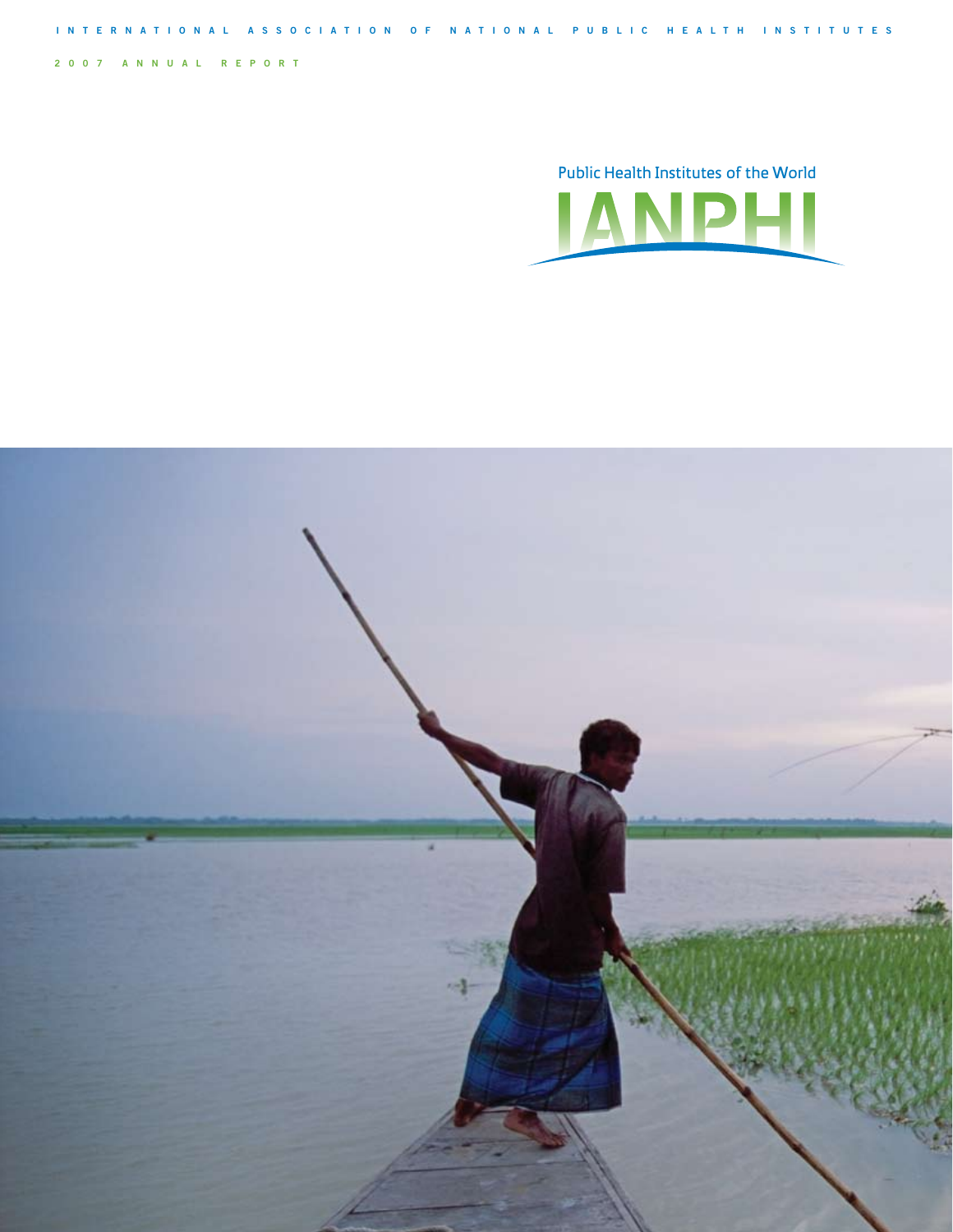

We have started to understand and characterize the ways in which our membership collectively comprises a unique global resource for strengthening national public health capacity and diminishing collective vulnerabilities around the world.



When the directors of more than 30 national public health institutes gathered in 2002 in Bellagio, Italy, to talk about common issues and challenges, few could foresee where we would be just a few years later—launching the International Association of National Public Health Institutes (IANPHI), a landmark initiative funded by The Bill and Melinda Gates Foundation through Emory University to improve public health infrastructure and capacity globally.

What began as a mechanism for yearly meetings of NPHI directors has evolved in just a year into a robust alliance of members and partners working collaboratively on several fronts to improve global health by bolstering, linking, and advocating for the public health institutes of the world. In our first year of activity, we created a vibrant global network for knowledge sharing and information exchange, as well as a series of evolving regional activities. We initiated nearly 20 projects in low-resource countries to build and enhance NPHIs, and we published numerous reports and articles about NPHIs and what they do.

We have learned through these efforts about the great differences and similarities among NPHIs and have learned from each other about cutting-edge approaches to organizing, obtaining funding, and planning and conducting programs. We have gained recognition among the public health and donor communities, and we have started to understand and characterize the ways in which our membership collectively comprises a unique global resource for strengthening national public health capacity and diminishing collective vulnerabilities around the world.

Our distinctive peer-to-peer approach facilitates achievement of our two-part mission. First is helping low-resource countries develop or improve their NPHI capacity and infrastructure. Equally important is our focus on fostering an international network that links the assets and solutions of NPHIs around the world for the benefit of all.

As the past year has shown, achieving this mission requires us to work at several levels—defining the components that make up an NPHI, helping to develop the organizational structure and expertise needed for an NPHI to function, and fostering the regional and global public health infrastructure and solidarity that provide the context in which the world's NPHIs operate and collaborate.

As we reflect, with a collective sense of achievement, on our inaugural year and the notable progress already made, we look forward to the challenges and opportunities of the coming years and the possibility of increased vigor and collaboration among the public health institutes of the world.

Jeffrey P. Koplan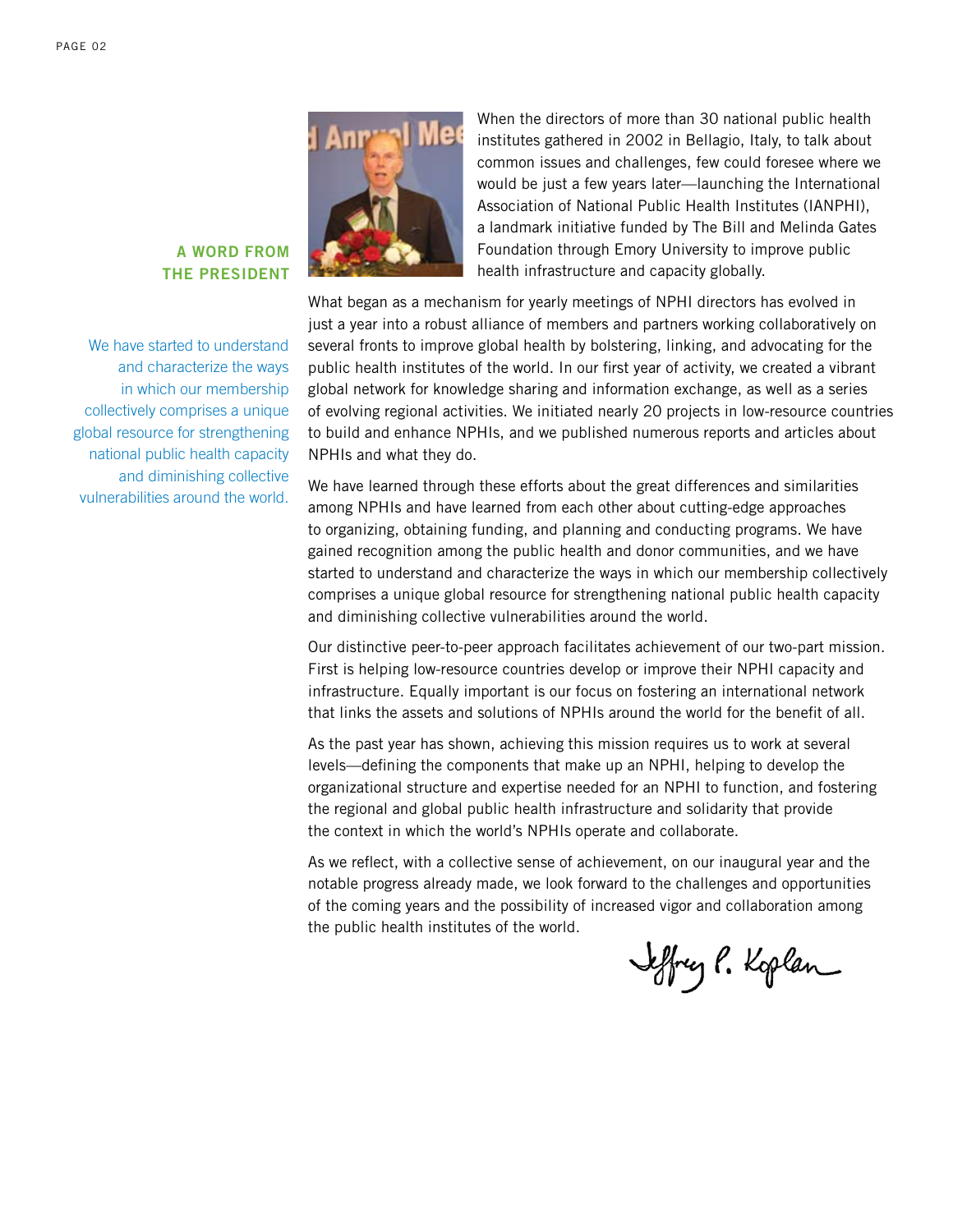## **Why IANPHI?**

IANPHI—the International Association of National Public Health Institutes—is a global venture dedicated to strengthening public health capacity by strengthening and connecting NPHIs.

Fear of emerging infectious diseases, recognition of the toll of non-communicable conditions, and concerns about health-related losses in security and productivity are pushing countries to boost their capacity to identify, prevent, and ameliorate health risks in the population. This charge includes calls to improve public health functions like disease surveillance, outbreak response, and development of policies that serve as the underpinnings for each country's health security as well as the health of the world. Much of the responsibility for answering these calls falls to national public health institutes, or NPHIs.

IANPHI—the International Association of National Public Health Institutes—is a global venture dedicated to strengthening public health capacity by strengthening and connecting NPHIs. The initiative was conceived in 2002 and was established formally in 2006 through a 5-year, \$20 million grant from The Bill and Melinda Gates Foundation. Today, IANPHI links 50 NPHIs in an ambitious agenda of collaboration, service, and advocacy.

An NPHI is a science-based organization, or network of organizations, that provides national leadership and expertise for a country's efforts to protect and improve health. Despite their diverse evolutionary paths, organizational structures, and core activities, NPHIs all provide basic public health functions that improve their countries' efforts to address health challenges both within and beyond their borders. By consolidating their science-based public health functions in national public health institutes, countries achieve better leadership focus, more efficient use of funds, improved delivery of public health services, and increased capacity to respond decisively to public health threats and opportunities.

Despite the strategic importance of NPHIs, never before have the public health institutes of the world come together to share common experiences, consider opportunities for collaboration, and extend their expertise to low-resource countries with limited public health infrastructure. IANPHI meets this critical need—envisioning an integrated global network of strong and capable NPHIs taking action to address public health challenges.

# **A bold agenda**

Our projects support the creation of NPHIs where none currently exist and bring new energy and resources to our member institutes in low-resource countries.

With seed funding from The Rockefeller Foundation and a one-year planning grant from The Bill and Melinda Gates Foundation, we set out in 2006 to create IANPHI. We established an Executive Board and a Secretariat co-located in Finland and the United States, and began to build our team, define our mission, develop an operational plan, and identify targeted countries for membership and assistance. Our first Annual Meeting, convened in Rio de Janeiro in early 2006, brought together 39 NPHI directors representing our founding member institutes. A subsequent 5-year implementation grant from The Bill and Melinda Gates Foundation allowed us to launch our activities for 2007–2011.

IANPHI aims to optimize the delivery of essential public health functions and improve health outcomes worldwide through a global alliance of national public health institutes. We seek to improve the health of populations by:

- Working collaboratively with low-resource countries to develop or enhance NPHIs, and
- Supporting all of the world's NPHIs by sharing information and approaches and promoting opportunities for collaboration and advocacy.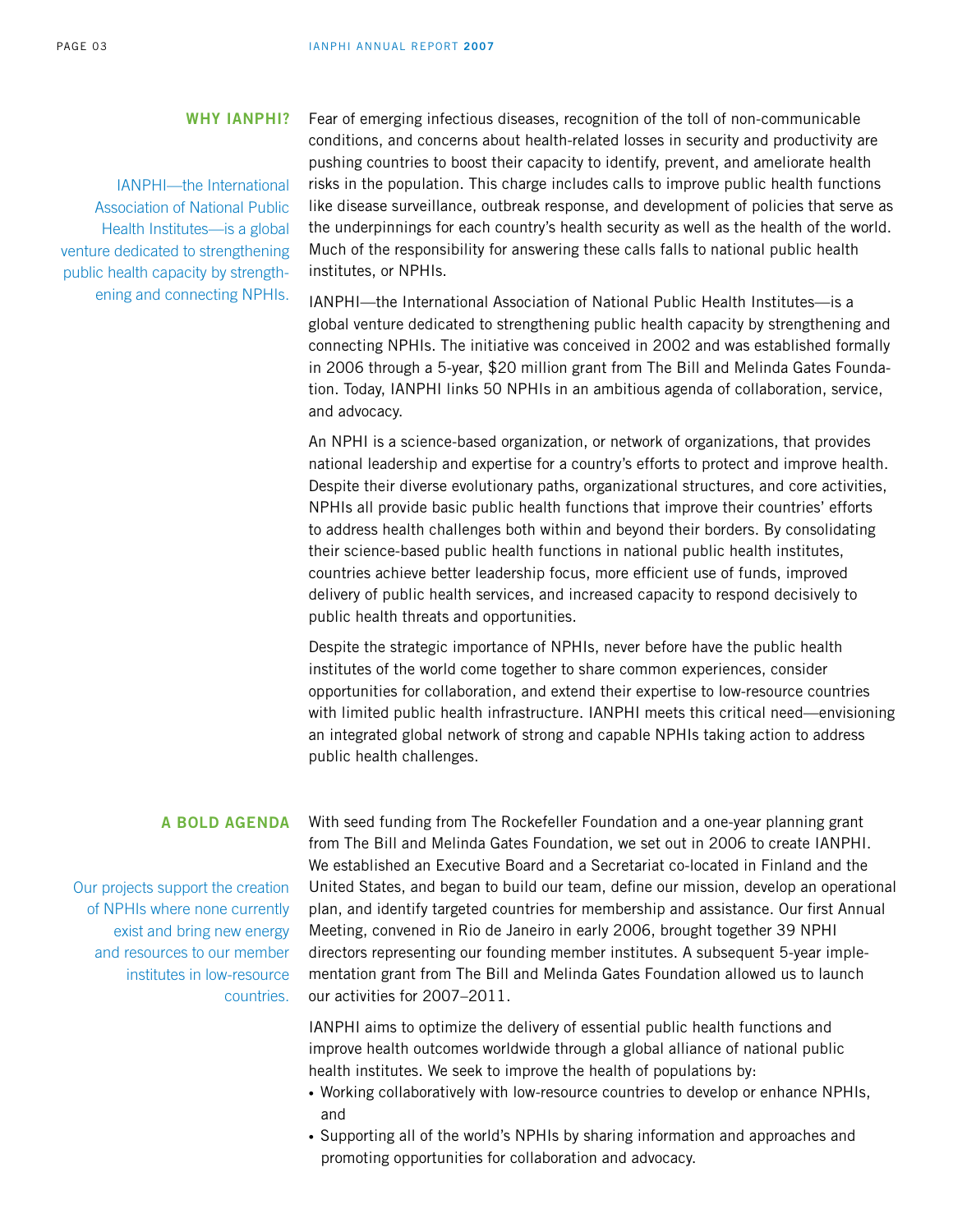

In 2007, our first full year of activity, we developed 17 projects to improve the capacity of individual NPHIs in low-resource countries. Our grant assistance model promotes peer assistance, sustainability, and leveraging from other donors. Short- and mediumterm projects span the world's geography and public health issues, from post-flood disease surveillance in Bangladesh to molecular epidemiology in Nigeria to chronic disease prevention in Colombia. Longer-term projects support the creation of NPHIs where none currently exist. Individually, each of these projects brings new energy and resources to our member institutes in low-resource countries. Collectively, they work to strengthen public health infrastructure and capacity at the regional and global levels.

In its second major role, IANPHI is also a catalyst for dialogue and collaboration among NPHIs—giving each member, no matter its level of resources or stage of development, the collective power of all members to advocate for public health and act on issues of national and global concern. During our first year, our contributions to the scientific literature, creation of new resources for NPHI assessment and growth, and fostering of substantive new linkages and partnerships provided rich and unprecedented opportunities for NPHI advocacy, development, and knowledge sharing.

#### *NPHI Grant Program* **The year in review**

Over the past few decades, the investments of international agencies, foundations, and charities have helped disease-focused programs in low-resource countries reduce the burden of many major health problems. However, few donors have been willing to provide funds directly to national governments to strengthen public health infrastructure. Through its funding from The Bill and Melinda Gates Foundation through Emory University, IANPHI is spearheading a program to improve public health infrastructure in low-resource countries through direct grant support to NPHIs.

IANPHI's grant portfolio has four focus areas: short-term technical assistance projects, medium-term capacity-building projects, long-term NPHI creation projects, and seed grants for NPHI research.

### **Technical Assistance Projects**

In 2007, IANPHI funded seven short-term projects to help countries quickly resolve priority gaps in NPHI capacity and infrastructure and to support regional and topicspecific IANPHI initiatives.

#### **Bangladesh: Institute of Epidemiology, Disease Control & Research (IEDCR)**

Approximately 14 million persons have been displaced or stranded by recent floods in and around Dhaka, Bangladesh, and damage to and destruction of water systems have led to large outbreaks of gastroenteritis. IEDCR is studying the prevalence of gastrointestinal infections and the source and quality of water used for drinking, washing, and bathing. Findings will guide the Government of Bangladesh in devising new systems for monitoring gastrointestinal disease and reducing morbidity and mortality from large and potentially catastrophic floods.

#### **Thailand: National Institute of Health**

As Thailand's focal point for laboratory diagnosis and disease surveillance, the National Institute of Health has major responsibility for and concerns about biosafety. The institute used IANPHI funding to send two laboratorians to Emory University for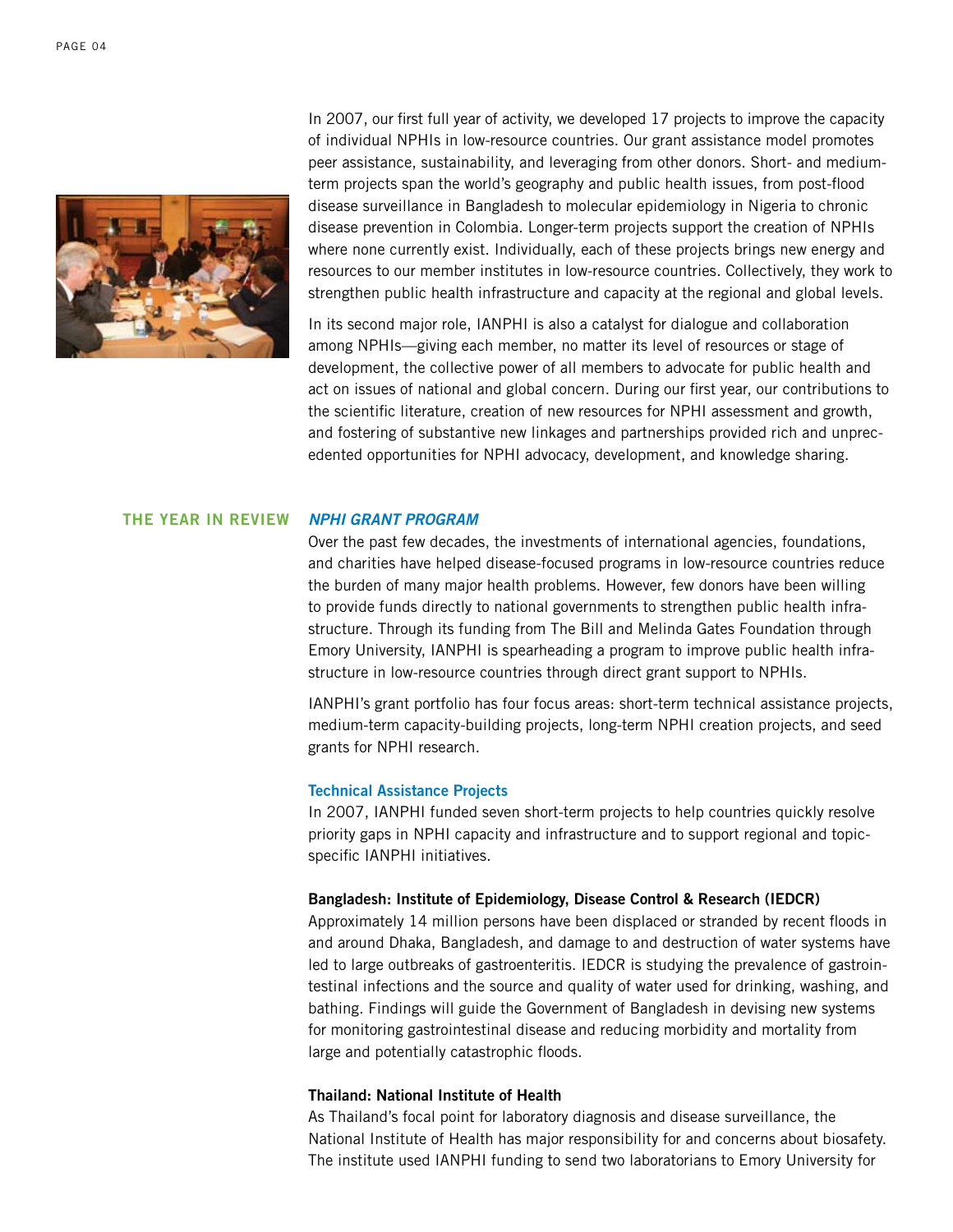BSL-3 training. Upon their return to Thailand, the trainees assumed responsibility for the institute's biosafety activities.

## **Uganda: Uganda Virus Research Institute (UVRI)**

To increase its contributions to public health in Uganda, UVRI will develop and execute a 5-year strategic plan and increase sustainability by establishing a computerbased resource center, forming new partnerships with other government departments responsible for public health functions, and developing a formal scientific advisory council to set priorities and identify opportunities. Project funds will also support development and enhancement of biosafety, financial, and grants management systems. UVRI's partners in these endeavors are the U.S. CDC and the UK's Health Protection Agency.

#### **Ethiopia**

IANPHI provided funding for a technical assistance site visit to assess public health infrastructure in Ethiopia, with an emphasis on disease surveillance and laboratory activities.

# **Brazil: FIOCRUZ**

With its extensive expertise in institutional development and strategic and operational planning, FIOCRUZ is keen to support the Portuguese-speaking countries of Africa and its Latin American neighbors in increasing national public health capacity. To that end, FIOCRUZ organized two intensive peer-assistance planning sessions for public health leaders from Guinea-Bissau and Mozambique to assist in development of 5-year strategic plans for NPHI creation (Guinea-Bissau) and enhancement (Mozambique).

#### **United Kingdom: Health Protection Agency (HPA)**

In collaboration with IANPHI, HPA convened a workshop on the public health impact of international sporting events. Building on the experience of countries that have been involved in these events, the goal was—for the first time—to distill and share lessons learned by identifying the public health issues associated with a high-profile mass gathering and the public health benefits that might be derived from preparing for and conducting such an event. The outcome will be a "toolkit" of resources for countries that are hosting, or bidding to host, an international sporting event and for the NPHIs that are supporting these efforts.

#### **Iran: Institute of Public Health Research (IPHR)**

Managing the effects of disasters is a public health priority for Iran, the sixth most disaster-prone country in the world. Shortages of well-trained response teams limit disaster management at all levels—policy, planning, and field operations. IPHR provides some generic training, but recent experience has documented the need to adapt the programs to Iran's health system and disaster conditions. With the assistance of national and international experts, IPHR is designing a sustainable training program on disaster management and risk reduction targeted to three audiences: policymakers and top managers, middle-level managers and coordinators, and health practitioners and staff.

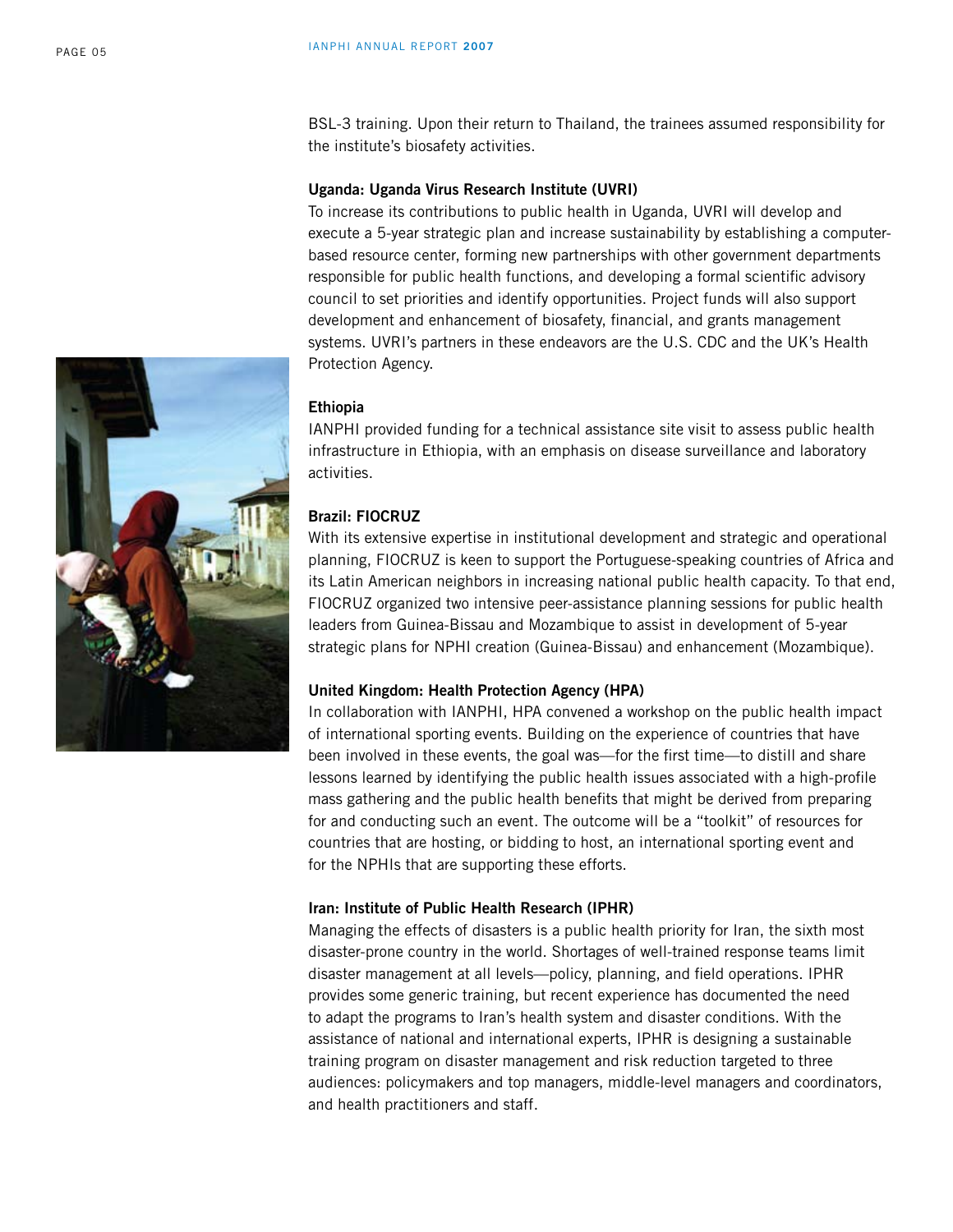## **Capacity-Building Projects**

The four medium-term projects initiated in 2007 are designed to help existing NPHIs address high-priority needs over a period of up to three years.

## **Colombia: Instituto Nacional de Salud**

INS is increasing its focus on chronic diseases, a major and growing public health problem in Colombia. However, without national capacity to generate timely and relevant information about determinants, risk factors, and interventions, the country lacks a science base for public health action. To bridge the gap between information and policy development, INS is building on a local initiative for prevention of chronic diseases and promotion of healthy lifestyles in the Andean city of Pasto. INS will establish a pilot study site to generate, collect, and disseminate chronic disease data using multiple mechanisms. The project will not only increase technical capacity at the local level but also develop and evaluate a system that can be replicated countrywide. These activities will ultimately yield a sustainable network of surveillance and research sites to guide national-level decision-making. Partners include the Public Health Agency of Canada and Canada's International Development Research Centre.

#### **Nigeria: Nigerian Institute of Medical Research (NIMR)**

NIMR is on the front lines in controlling infectious diseases in Africa's most populous country. In the past year, the institute established a specialized laboratory to improve TB case-finding, coordinated schistosomiasis and onchocerciasis control programs, and trained >1,500 personnel in management of HIV/AIDS. NIMR will use IANPHI funds to establish a TB molecular epidemiology laboratory, a priority need for the country's TB prevention and control efforts.

# C**entral America, Dominican Republic, & Mexico: Instituto Nacional de Salud Pública (INSP)**

INSP recognizes the importance of global public health and of shared learning internationally to solve problems, especially those of the poverty-ridden populations of Mexico's southern states neighboring Central America. This project aims to build capacity in Mexico, Central America, and the Dominican Republic for South-South collaboration in public health, especially in epidemiologic surveillance and outbreak investigation.

#### **Tanzania: National Institute for Medical Research (NIMR)**

Tanzania aims to strengthen the country's integrated disease surveillance and response system by incorporating priority non-communicable diseases. Data and information generated through the system will enable NIMR to increase public health awareness about chronic conditions and plan and implement targeted prevention programs.

#### **NPHI Creation Projects**

Long-term funding of up to 5 years is directed to low-resource countries that have some public health infrastructure but lack an NPHI. The primary goal is to help these countries create NPHIs. Planning for long-term projects is underway with colleagues in Malawi, in partnership with the Norwegian Institute of Public Health, and in Guinea-Bissau, in partnership with FIOCRUZ.

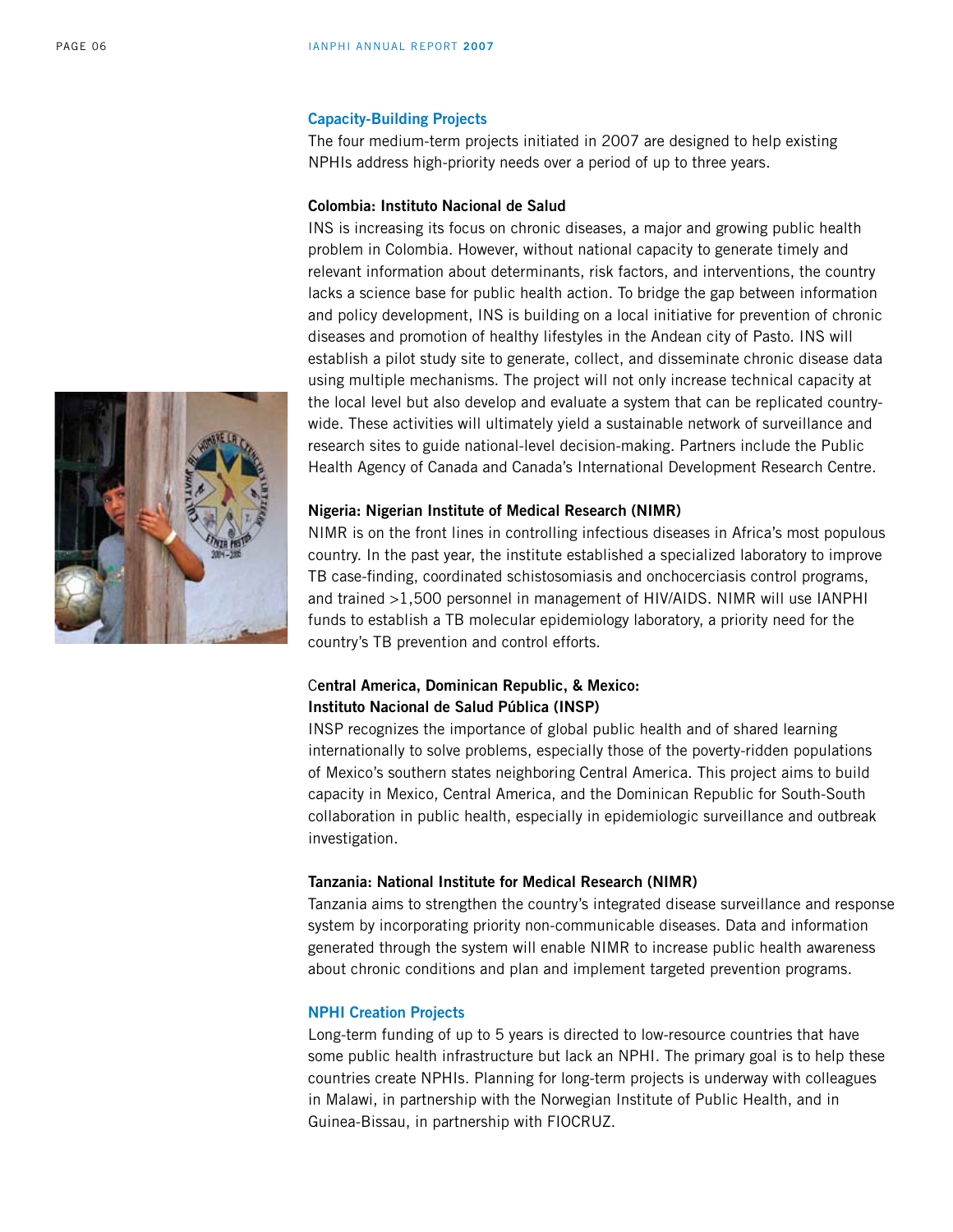#### **Research Seed Grants**

During 2007, IANPHI also dispersed funds for the first group of seed grants for collaborative NPHI research. These include a study by the Uganda Virus Research Institute on strains and prevalence of rotavirus in in children under age 5, a project by Cuba's NPHI to improve influenza surveillance, and a Bandim Health Project in Guinea-Bissau to evaluate changes in malaria epidemiology and consequences for control policies.

#### *NPHI Benchmarks and Tools*

As part of our efforts to strengthen global public health infrastructure, IANPHI has embarked on an effort to characterize and establish an organizational identity for NPHIs. This activity has three main components.

## **Framework and Toolkit for Creating and Developing NPHIs**

In 2007, IANPHI published the landmark Framework for the Creation and Development of NPHIs. By describing—for the first time—the Core Attributes, such as facilities and human and financial resources, and the Core Functions that help define NPHIs, this document organizes thinking about NPHIs and provides a shared language and construct for discussing, assessing, and supporting their development.

Complementing the Framework is the NPHI Toolkit, an on-line resource guide for strengthening and creating NPHIs. The Toolkit provides ready access to a variety of web-based information resources for countries, NPHIs, and IANPHI peer-assistance teams. In addition to indicators, protocols, and guidelines related to the core NPHI functions, the Toolkit includes general epidemiologic and statistical materials, tools for enhancing NPHI infrastructure and linkages, and country-specific data and profiles. The Toolkit is an evolving resource that IANPHI will continue to modify and adapt to meet users' needs.

## **IANPHI Member Surveys**

To address the lack of data about NPHIs and support the efforts of countries in creating and enhancing NPHIs, IANPHI conducts annual surveys of member institutes. The 2007 survey, which focused on NPHI infrastructure and activities, documented the heterogeneity of IANPHI's members and the many successful models for the organization of national public health systems. This "snapshot" of NPHIs is envisioned as an early step in a long-term strategy to develop a consistent understanding of the organization and functioning of these critical global public health resources.

## **Contributions to the Literature**

Key to drawing attention to and increasing support for the public health institutes of the world is IANPHI's contribution to the knowledge base about NPHIs and the functions they perform. For example, the October 2007 issues of the *British Medical Journal* and *Emerging Infectious Diseases* featured commentaries by IANPHI colleagues arguing for provision of donor funding directly to national governments to strengthen public health infrastructure and highlighting the role of NPHIs in achievement of global health initiatives. An article in the November 2007 issue of the *South African Medical Journal* describes the challenges and opportunities that NPHIs in Africa face in performing and coordinating public health functions.

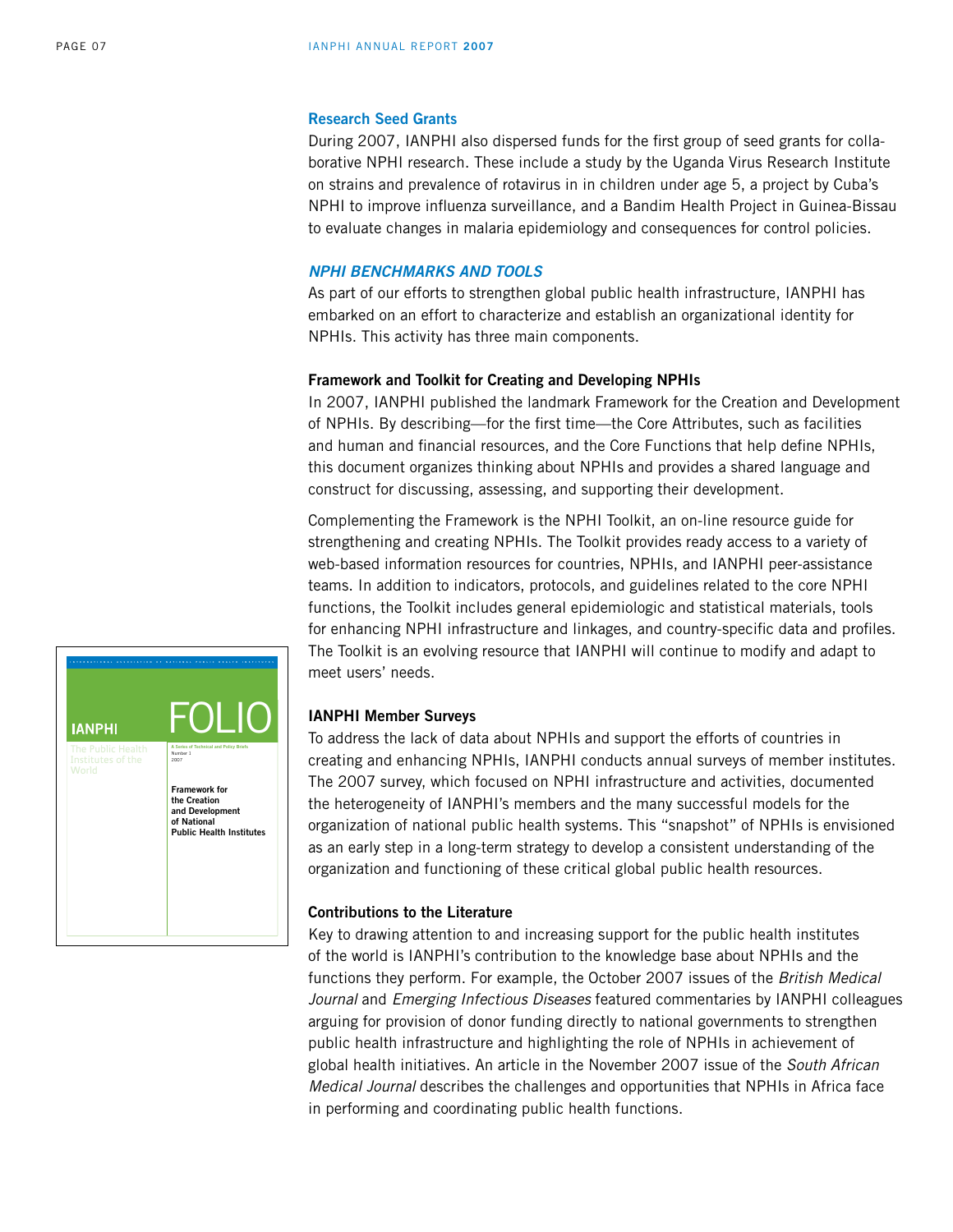## *NPHI Leadership and Advocacy Community*

In today's world, multi-national, regional, and global linkages and networks are particularly important, given the propensity of public health problems to cross borders and the efficiencies that result when countries share information and solutions. IANPHI provides opportunities for NPHIs to participate in networks that encourage linkages among countries that are geographically or linguistically similar, struggling with similar technical issues, or developing research or programs to address specific problems.

In 2007, we fostered community building and leadership development at our annual meeting in Beijing and annual training program at KTL in Helsinki. Through our website, newsletter, and regular updates, we provide communication channels to capture and share the collective contributions of our members and partners.

In addition to these centralized activities, a series of regional events are providing valued opportunities for interchange. We collaborated with FIOCRUZ in 2006 to sponsor a meeting of NPHIs from Portuguese-speaking countries. This gathering determined NPHI priorities and yielded a dynamic partnership between IANPHI and FIOCRUZ to jointly fund a project in Guinea-Bissau. These collaborative "South-to-South" efforts have provided a unique IANPHI model for alliances in other regions.

Building on this success, we partnered again with FIOCRUZ in 2007 to host a meeting of NPHI directors from South and Central America. The event yielded country assessments and a plan for advancing collaboratively. Based on the findings, FIOCRUZ and IANPHI are identifying countries in the region where NPHIs can be strengthened or new ones created. European Union NPHIs also met in 2007 to share experiences and plan collaborative initiatives.

## **Looking ahead**

During our first year, IANPHI launched an ambitious agenda of collaboration, assistance, resource development, and advocacy. We linked with member NPHIs and partners around the globe—raising awareness about the public health institutes of the world and the critical functions that they perform and collaborating with colleagues to plan and implement peer-assistance projects and initiatives.

During the coming year we will continue to expand our membership and partnership networks and operationalize our shared vision. We are launching a second round of projects and have a growing list of exploratory opportunities for future NPHI development. We will continue to promote the activities of our members and provide opportunities to recognize their contributions.

As we learn more about our member NPHIs, we have come to recognize and value their diverse attributes. Our planning will account for this heterogeneity and strive to make our programs, materials, and supports specific enough to be useful and flexible enough to be relevant to all. Through partnerships with key global health entities, including WHO, we will continue our work to ensure that NPHIs are considered in major global health initiatives and that public health and the activities of NPHIs are included in efforts to strengthen health systems around the globe.

We thank all of our members and partners for their continued support of IANPHI.

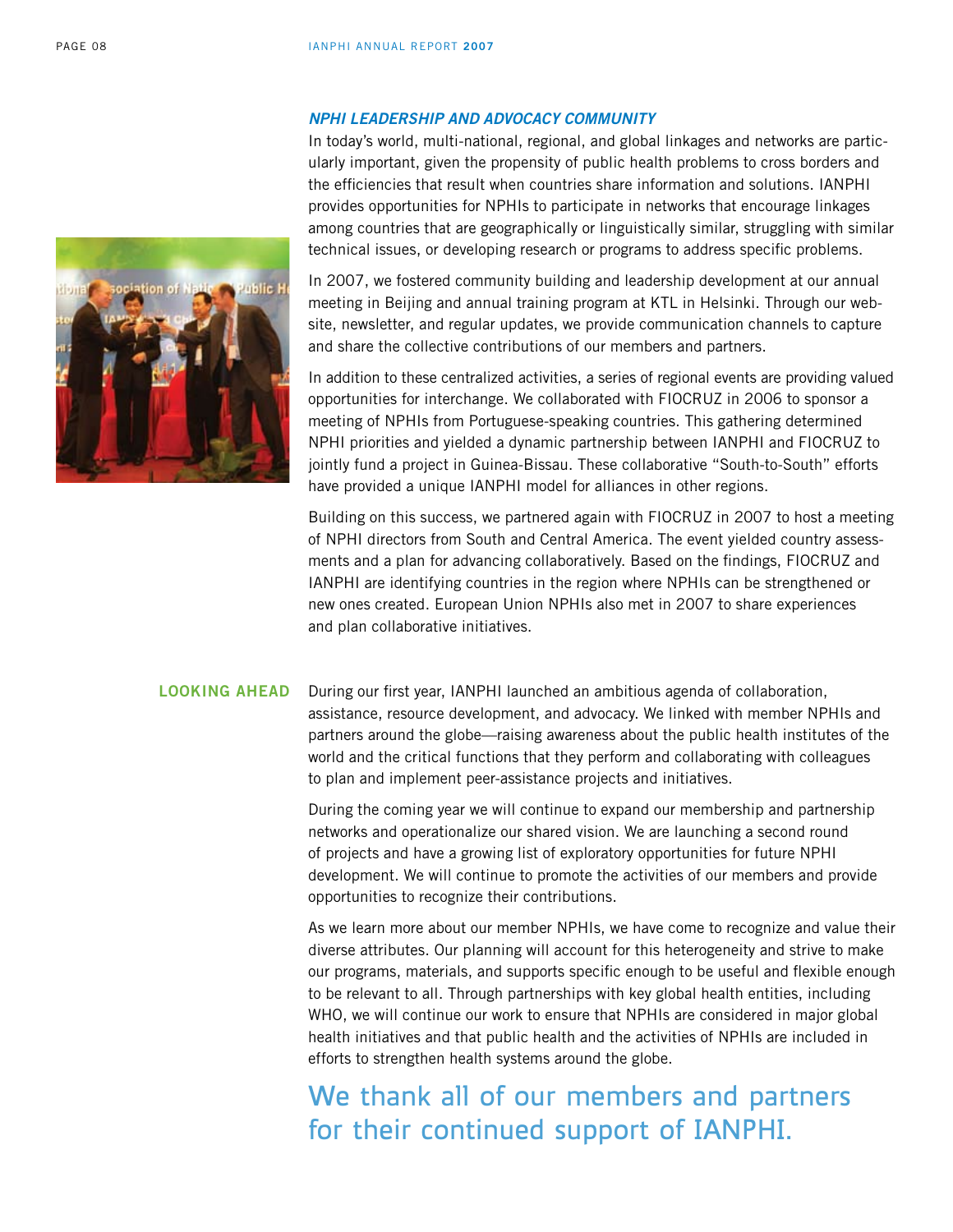|                | Argentina Institutos de Salud Dr. Carlos G. Malbran                                                                  |
|----------------|----------------------------------------------------------------------------------------------------------------------|
|                | <b>Bangladesh</b> Institute of Epidemiology, Disease Control & Research (IEDCR)                                      |
|                | <b>Belgium</b> Scientific Institute of Public Health                                                                 |
|                | <b>Brazil FIOCRUZ</b>                                                                                                |
| <b>MEMBERS</b> | <b>Canada</b> Public Health Agency of Canada                                                                         |
|                | Chile Instituto de Salud Pública                                                                                     |
|                | <b>China</b> Chinese CDC                                                                                             |
|                | Colombia Instituto Nacional de Salud                                                                                 |
|                | <b>Croatia</b> Croatian National Institute of Public Health                                                          |
|                | Cuba Institute of Tropical Medicine Pedro Kouri                                                                      |
|                | <b>Czech Republic</b> National Institute of Public Health (SZU)                                                      |
|                | <b>Denmark</b> Staten Institut for Folkesundhed                                                                      |
|                | <b>Estonia</b> National Institute for Health Development                                                             |
|                | <b>Finland</b> National Public Health Institute (KTL)                                                                |
|                | France National Institute of Health & Medical Research (INSERM)                                                      |
|                | Germany Robert Koch Institut                                                                                         |
|                | <b>Guinea-Bissau</b> Department of Planning & Cooperation, Ministry of Health                                        |
|                | Hong Kong Centre for Health Protection                                                                               |
|                | <b>Hungary</b> National Center for Epidemiology                                                                      |
|                | <b>Iceland</b> Public Health Institute of Iceland                                                                    |
|                | <b>Indonesia</b> Center for Family Welfare                                                                           |
|                | <b>Iran</b> Institute of Public Health Research                                                                      |
|                | <b>Ireland</b> Institute of Public Health in Ireland                                                                 |
|                | Italy Istituto Superiore di Sanità                                                                                   |
|                | Japan National Institute of Public Health                                                                            |
|                | Kenya Kenya Medical Research Institute                                                                               |
|                | Mexico Instituto Nacional de Salud Pública (INSP)                                                                    |
|                | Morocco Institut Pasteur du Maroc                                                                                    |
|                | Mozambique National Institute of Health                                                                              |
|                | Netherlands National Institute for Public Health & the Environment (RIVM)                                            |
|                | <b>Nigeria</b> Nigerian Institute of Medical Research (NIMR)                                                         |
|                | Norway Norwegian Institute of Public Health                                                                          |
|                | <b>Pakistan</b> Faculty of Community Medicine, College of Physicians & Surgeons                                      |
|                | Panama<br>Instituto Conmemorativo Gorgas de Estudios de la Salud                                                     |
|                | <b>Portugal</b> Instituto de Higiene e Medicina Tropical; National Institute of Health                               |
|                | <b>Russia</b> National Research Center for Preventive Medicine                                                       |
|                | Serbia Institute of Public Health of Serbia                                                                          |
|                | Slovenia Institute of Public Health of the Republic of Slovenia                                                      |
|                | South Africa National Institute for Communicable Diseases<br>Spain Instituto de Salud Carlos III                     |
|                |                                                                                                                      |
|                | <b>Sweden</b> National Institute of Public Health                                                                    |
|                | Tanzania National Institute for Medical Research (NIMR)<br>Thailand National Institute of Health                     |
|                |                                                                                                                      |
|                | Turkey Refik Saydam Hygiene Center                                                                                   |
|                | <b>Uganda</b> Uganda Virus Research Institute (UVRI)                                                                 |
|                | United Kingdom Health Protection Agency (HPA)<br><b>United States</b> Centers for Disease Control & Prevention (CDC) |
|                |                                                                                                                      |
|                | Vietnam National Institute of Hygiene & Epidemiology (NIHE)                                                          |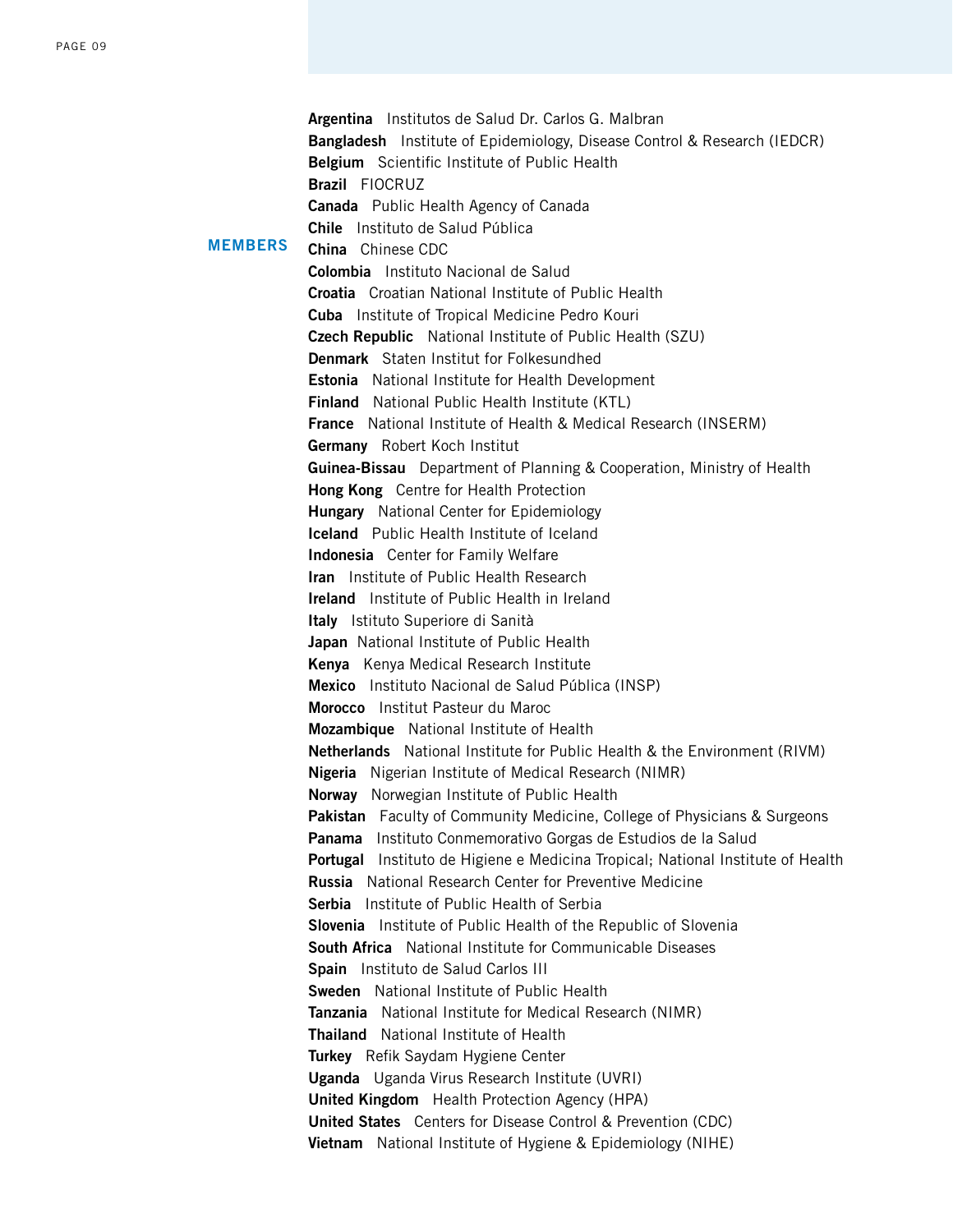**Core NPHI Attributes** 

**and Functions**

#### **Attributes**

National scope of influence National recognition Limitations on political influence Scientific basis for programs and policies Focus on the major public health problems affecting the country Adequate human and financial resources Adequate infrastructure support Linkages with key organizations Accountability

## **Functions**

Evaluation and analysis of health status

Public health surveillance, problem investigation, and control of risks and threats to public health

Prevention programs and health promotion

Social participation in health

Planning and management

Regulation and enforcement

Evaluation and promotion of equitable access to necessary health services

Human resource development and training

Quality assurance in personal and population-based health services

Public health research

Reduction of the impact of emergencies and disasters on health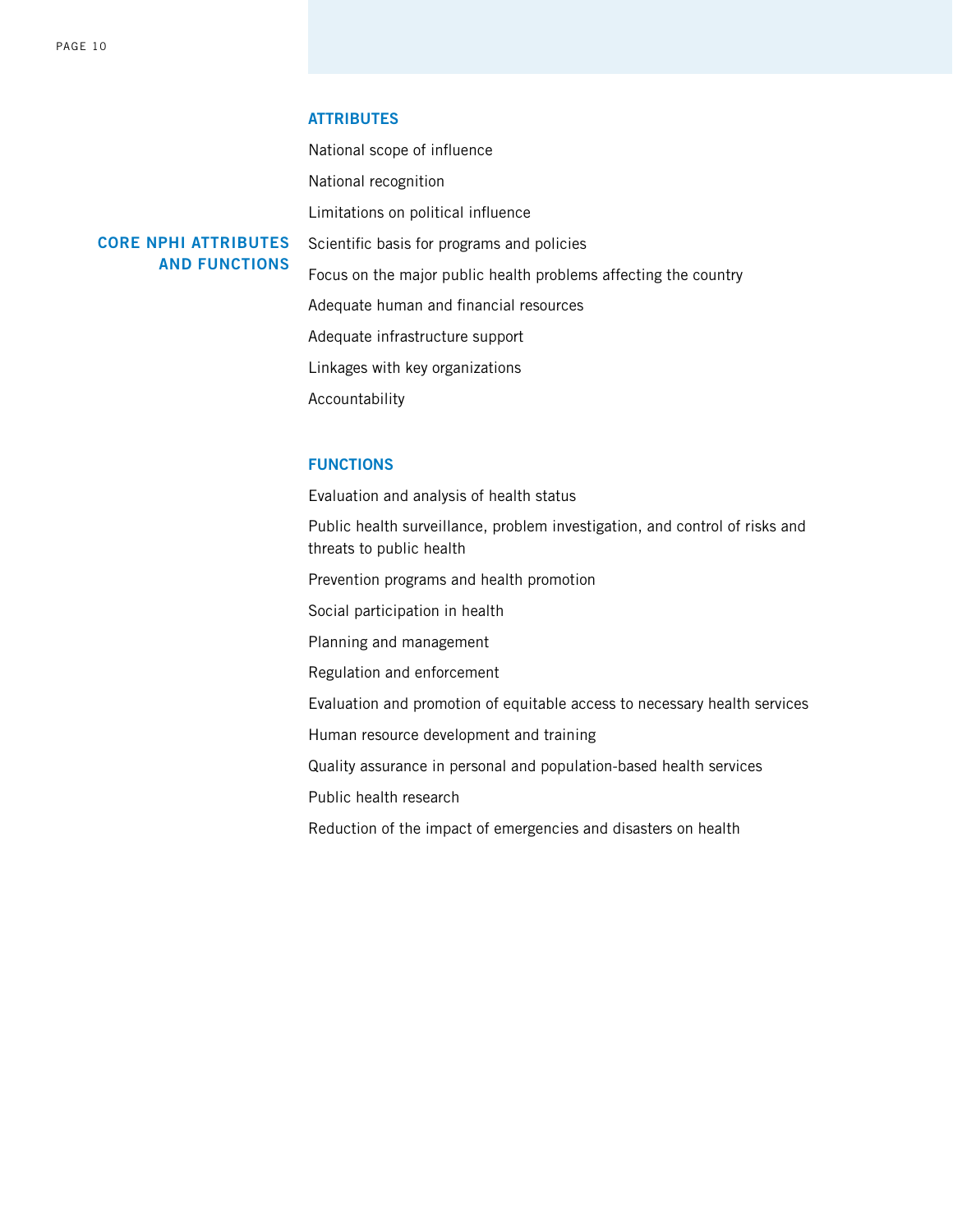# **President**

**JEFFREY KOPLAN** Director, Global Health Institute Vice President for Academic Health Affairs, Woodruff Health Sciences Center Emory University United States

#### **iANPHI Executive Board**

## **Vice-President**

Pekka Puska Director General National Public Health Institute-KTL Finland

# **Secretary-General**

Pekka Jousilahti Research Professor National Public Health Institute-KTL Finland

## **Members**

Paulo Buss President **FIOCRUZ** Brazil

# MOHAMMED HASSAR

**Director** Institut Pasteur du Maroc **Morocco** 

## ONI IDIGBE

Director General Nigerian Institute of Medical Research Nigeria

## Pathom Sawanpanyalert

**Director** National Institute of Health **Thailand** 

## Jaroslav Volf

**Director** National Institute of Public Health Czech Republic

# Wang Yu

**Director** Chinese CDC China